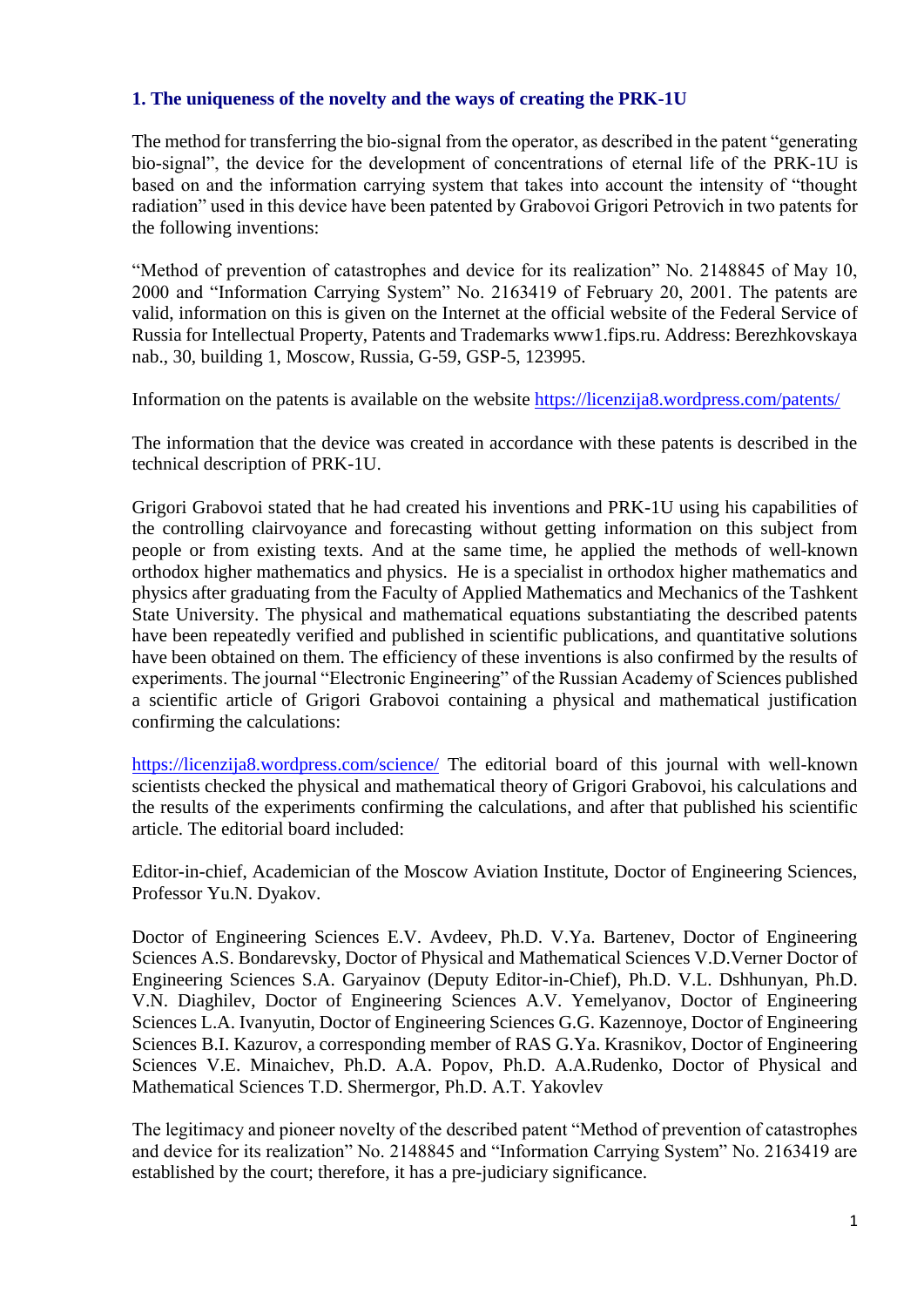Patent expert Elena Dagunts, at the court session on May 30, 2008 in the Tagansky District Court of Moscow, made a conclusion, and it is recorded in the record of the court session, that these patents No. 2148845 and No. 2163419 refer to pioneer ones, that is, having no analogues and prototypes for the entire history of inventions, and moreover the formulas of inventions in these patents are multi-tiered with absolute novelty.

Patent attorney Kopaev A. also confirmed this information of Dagunts E., he ascertained this as a result of testing the patent purity. He informed that neither the patents, nor the principles and approaches, methods and systems, used in the patents by Grigori Grabovoi, when he used, in the inventions, the generation of a bio-signal in the optical system, the change in the intensity of radiation of thoughts for the normalization of events, had ever been registered in any country in the history of inventions before the inventions of Grigori. Moreover, such information did not exist before the inventions of Grigori Grabovoi in any scientific or scientific-popular publication in any country in the world.

The evidence of the abilities of the controlling clairvoyance and forecasting of Grigori Grabovoi were established by the Tagansky District Court of Moscow by the following evidence:

1.The work "Practice of Control. The Way of Salvation", including protocols and testimonies on the results of the work of Grigori Grabovoi, fully confirming the extrasensory abilities of Grigori Grabovoi for controlling clairvoyance and forecasting.

2. The fact that witness Balakirev V.F. attached, in the courtroom, to the materials of the case, the protocols of the results of application by Grigori Grabovoi of his psychic powers of controlling clairvoyance and forecasting with the one hundred percent validity set forth in the book "Practice of Control. The Way of Salvation". The witness testimony of Balakirev V. F. and of many other witnesses have been recorded by the court protocols. The attachment of the book to the materials of the case in court was made on May 14, 2008. Therefore, since the fact that Grigori Grabovoi has the ability of controlling clairvoyance and forecasting has been established at court hearings, this fact has a pre-judicial significance. That is, it cannot be refuted.

3. Confirmed forecasts for Balakovo NPP transferred by Grigori Grabovoi during the judicial investigation and recorded in the court.

4. Evidences on the abilities of Grigori Grabovoi to give exact answers even before solving problems were established by Rumyantsev K., who graduated from the University and studied in the same group as Grigori Grabovoi. The evidence of Rumyantsev K. is on the website: [https://certificates2.wordpress.com/2017/06/16/certificate-of-konstantin-alexandrovich](https://certificates2.wordpress.com/2017/06/16/certificate-of-konstantin-alexandrovich-rumyantsev/)[rumyantsev/](https://certificates2.wordpress.com/2017/06/16/certificate-of-konstantin-alexandrovich-rumyantsev/)

[https://certificates2.wordpress.com/%d0%b1%d0%bb%d0%be%d0%b3/](https://certificates2.wordpress.com/2017/06/16/certificate-of-konstantin-alexandrovich-rumyantsev/)

5. Ph.D. Kornilov V.I. also proved that Grigori Grabovoi gives precise information before the end of an experiment. Therefore, Grigori Grabovoi is able not only to know the answers before solution and by that to find immediately correctly the equation that gives the correct answer, but immediately predict precisely the results of experiments as well, thereby immediately determining all the elements of the devices leading to the desired result. The testimonies of Kornilov V.I. are located on the website:

[https://certificates2.wordpress.com/2017/06/16/certificate-of-candidate-of-chemistry-kornilov](https://certificates2.wordpress.com/2017/06/16/certificate-of-candidate-of-chemistry-kornilov-valery-ivanovich)[valery-ivanovich](https://certificates2.wordpress.com/2017/06/16/certificate-of-candidate-of-chemistry-kornilov-valery-ivanovich)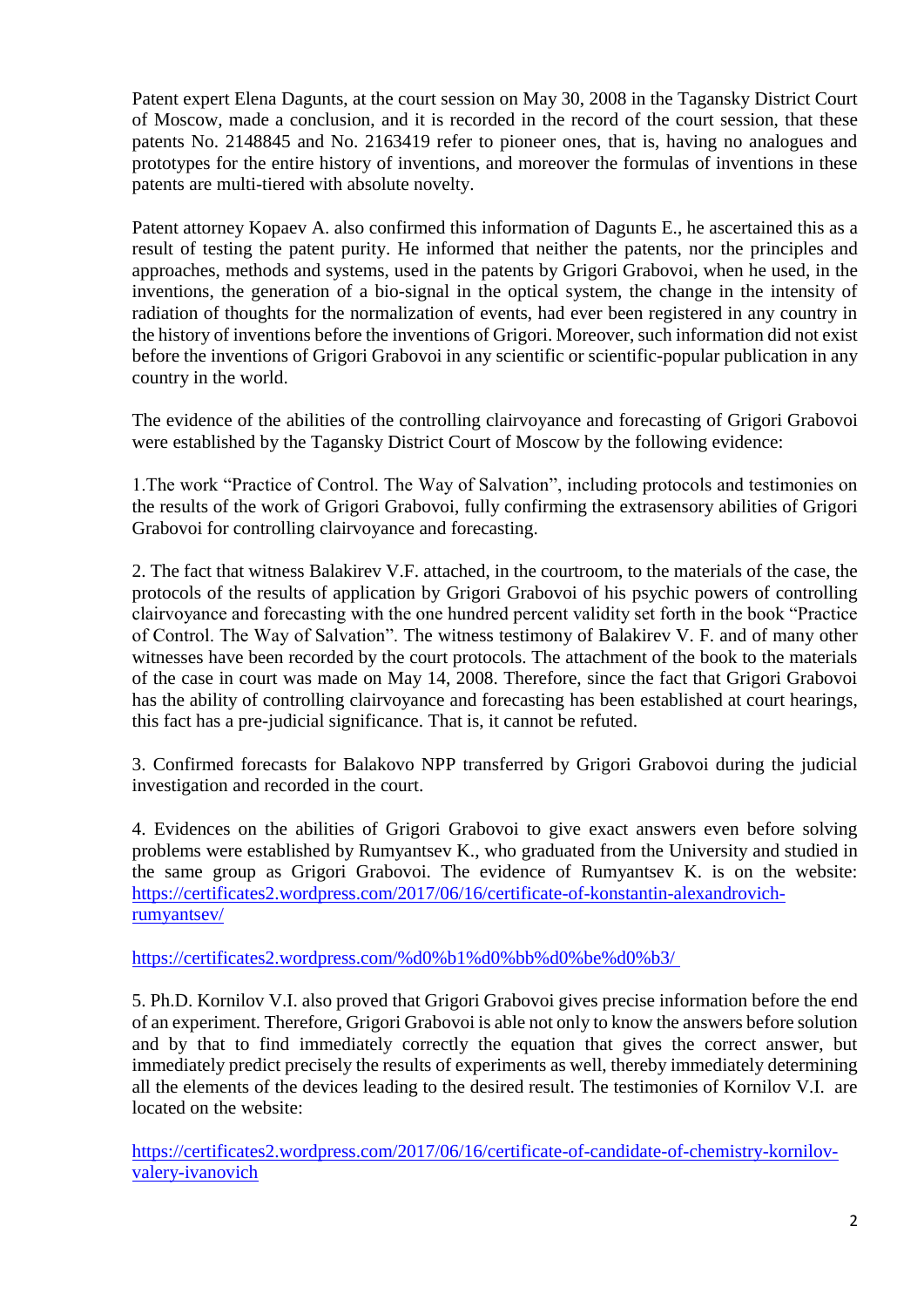By this approach, using in the scientific activity his abilities of controlling clairvoyance and forecasting, Grigori Grabovoi received a lot of academic, scientific titles and degrees in a short period of time. The legitimacy of all of them is established by the court. The list is as follows:

Doctor of Physical and Mathematical Sciences,

Doctor of Engineering Sciences,

Doctor of the Russian Academy of Natural Sciences,

Corresponding member in the section "Noospheric Knowledge and Technologies"

Full member, Academician of the Russian Academy of Cosmonautics named after Tsiolkovsky,

The full member, an academician of the Academy of Medical and Technical Sciences,

Academician of the Academy of Security, Defense and Law Enforcement,

The full member, an academician of the International Academy of Informatization,

Doctor of Informatics and Management of International Academy of Informatization and Business

Professor on the specialty "Security of especially complex objects"

Professor on the specialty "Analytical and Structural Analytical Instruments and Systems".

Grigori Grabovoi was able to obtain scientific results and prove quickly with the use of the abilities of the controlling clairvoyance and forecasting in such cases when, in scientific work, without using the abilities of clairvoyance and forecasting, things were done with great difficulty, often with a long-term search of options. Legitimacy of all is established by the court.

# **II. Evidence of working capacity of PRK-1U**

Concerning the efficiency of the device for the development of concentrations PRK-1U, it is reported that the working capacity of this device to develop the concentrations of eternal life is objectively established by the following:

1. Physical-mathematical theory, mathematical calculations, the results of experiments, confirmed by a large number of doctors of physical and mathematical and engineering sciences who were members of the editorial board of the journal "Electronic Engineering" and published in this journal:<https://licenzija8.wordpress.com/science/>

2. Patents for the inventions of Grigori Grabovoi on the basis of which the device was created: <https://licenzija8.wordpress.com/patents/>

3. Video protocols of the device tests with good systemic results, which were conducted by all 128 test participants without exception:

<https://pr.grigori-grabovoi.world/index.php/technical-devices/video-testimonials>

4. Signed protocols of successful tests of the device: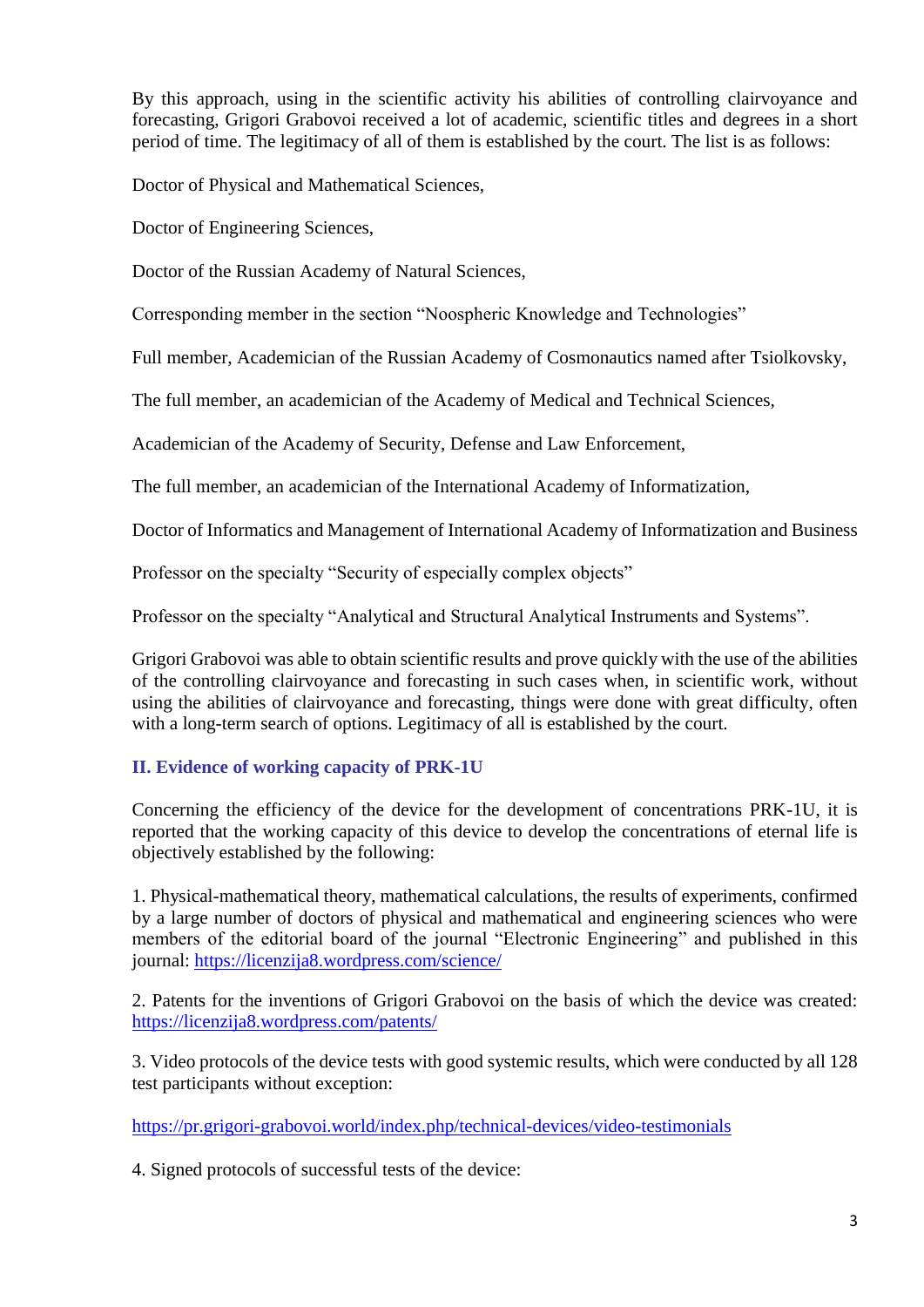### <http://pr.grigori-grabovoi.world/index.php/technical-devices/written-testimonials>

5. More than a year period with hundreds of tests and work of the device without negative results, with numerous positive results.

III. Use of the Education Program with PRK-1U

The PRK-1U device is not for sale, but is provided for use in accordance with the licensing law under the sub-license agreement for the use of the Education Program of the Teachings of Grigori Grabovoi with PRK-1U.

This sub-license agreement is signed in accordance with the condition of paragraph 5.3 of the agreement only with the Sublicensee guaranteeing that before the signing of the sublicense agreement, he tested the sample device of Grigori Grabovoi PRK-1U and concluded that the device functioned normally for the development of concentrations of eternal life.

This paragraph 5.3 ensures, in accordance with international norms of the license law, the guarantee of absence of claims.

Extract from the main part of the sub-license agreement:

1.1. The Licensee transfers to the Sub-Licensee a non-exclusive right to use the following "object of intellectual property":

All the text, audio and video materials of the Education Program on the Teachings of Grigori Grabovoi in all the available languages on a magnetic medium and in the Internet library of the Education Center. Information about the Education Program is given on the sites

[www.grigori-grabovoi.world](http://www.grigori-grabovoi.world/) and [www.licenzija8.wordpress.com.](http://www.licenzija8.wordpress.com/)

1.1.1. Based on this sub-license agreement, taking into account the individual data, the Sublicensee is given a remote internet access to Grigori Grabovoi's device for development of concentrations PRK-1U, developed on the basis of the valid patents of Grigori Grabovoi "Information Carrying System" and "The Method of Prevention of Catastrophes and the Device for its Realization". The remote access is given through video-monitoring of the device in real time through the Internet. The video-watching that makes it possible to develop the concentrations through using the device that is working round-the-clock can be done from any place, where the Internet is available and from any equipment, that is, PC, laptop, iPad, smartphone. By using this device, it is possible to develop the concentrations set forth in the materials of the Education Program on the Teaching of Grigori Grabovoi and, on this basis, to develop other concentrations for creative purposes.

The principal characteristics of the sample device can be found on the website [www.licenzija8.wordpress.com](http://www.licenzija8.wordpress.com/) and [http://pr.grigori-grabovoi.world/index.php/technical](http://pr.grigori-grabovoi.world/index.php/technical-devices/prk-1u)[devices/prk-1u.](http://pr.grigori-grabovoi.world/index.php/technical-devices/prk-1u)..

2.2. Within six (6) months from the date of signing this agreement, the Licensee shall transfer to the Sublicensee all the materials of the Education Program on the Teachings of Grigori Grabovoi, on a magnetic medium, provides the remote internet access to the Device of Development Concentration PRK-1U, developed on the basis of Grigori Grabovoi's patents "Information Carrying System" and "Method of Prevention of Catastrophes and the Device for its Realization". The access to the Internet library of the Education Center is provided immediately.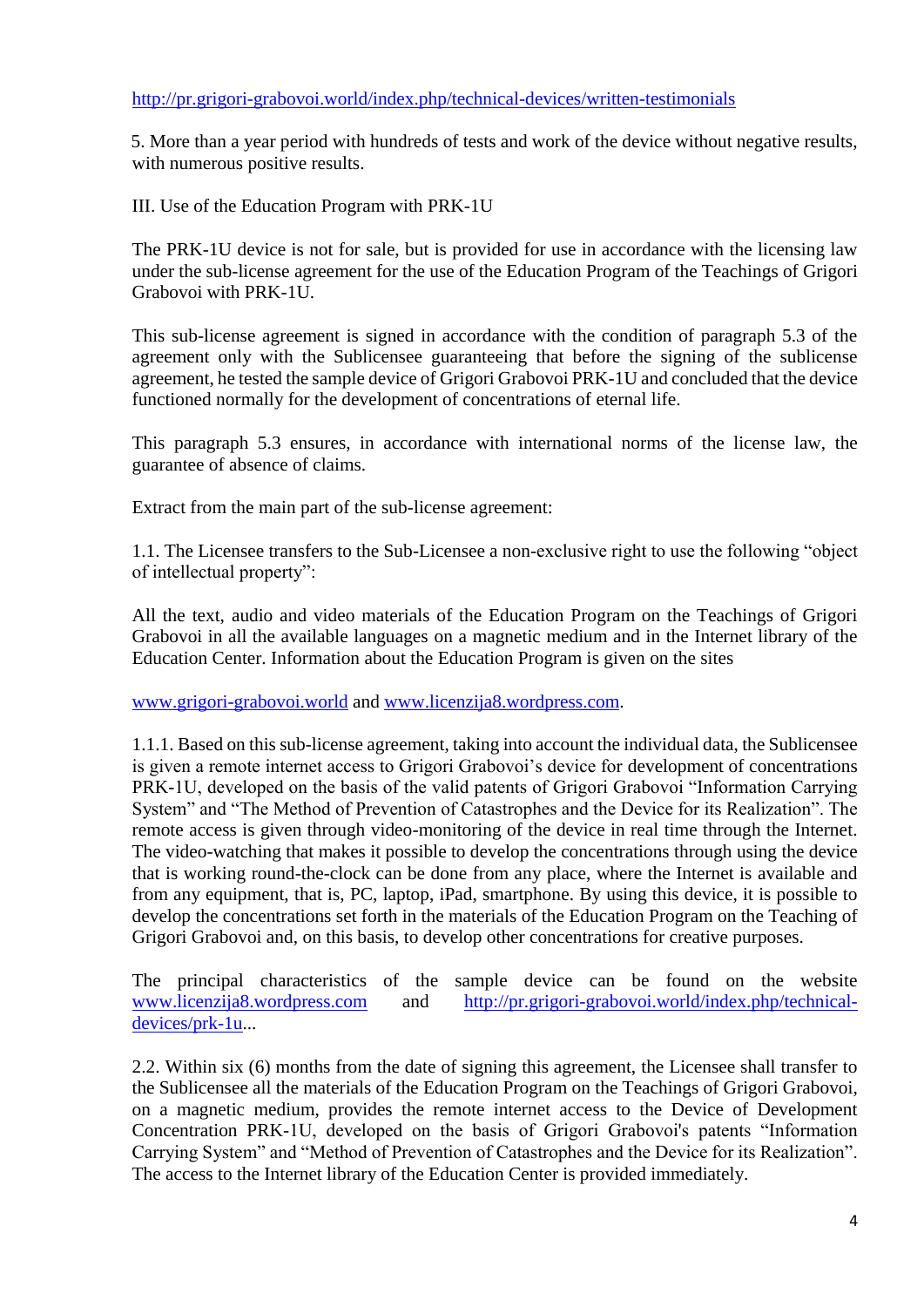2.3. According to the Agreement, the Licensee, based on his patents, develops and completes the device of development of concentrations PRK-1U, taking into account the individual data of the Sublicensee, tests the device in compliance with the regulatory requirements.

2.4. In case of necessity, the Licensee shall provide assistance on the use of the device by supplying training video lectures to the Sublicensee.

2.5. During the term of this Agreement, the Licensee shall grant to the Sub-Licensee access to the existing and new materials from the library of the Educational Center for the Education Program on the Teachings of Grigori Grabovoi, which shall be paid in accordance with this Agreement. Information about the Education Center can be found on the website [http://educenter.grigori](http://educenter.grigori-grabovoi.world/)[grabovoi.world.](http://educenter.grigori-grabovoi.world/) Access to the Materials of the Educational Center library can be available immediately after the signing of this Agreement by sending a request to the e-mail [grigorii.grabovoi.pr@gmail.com.](mailto:grigorii.grabovoi.pr@gmail.com)

2.6. The Sublicensee is obliged to attach to this Agreement a protocol, signed before concluding this Agreement, regarding the tests of the sample of the device development of concentrations PRK-1U carried out by the Sublicensee with good results.

3.1. This agreement is concluded for a term of 4 (four) years and it is valid from the date of signing.

3.2. By signing a supplementary agreement to this agreement, it is possible to extend the validity of the sublicense agreement for an agreed period of time. An application for extending the term of the sublicense agreement shall be sent no later than 20 days before the expiration of the agreement.

5.3. The Sublicensee guarantees that, before signing this Agreement, he tested Grigori Grabovoi's sample device PRK-1U and concluded that the device for development of eternal life concentrations functions normally.

This extract refers to the type of sub-license agreement for Education Program with PRK-1U with the provision, in accordance with clause 1.1.1 of the agreement, of remote round-the-clock Internet access. According to another form of the sublicense agreement, it is possible to use the device physically instead of the conditions of paragraph 1.1.1, while maintaining all other conditions included in other paragraphs and given in the above extract. In this case, the maintenance of the device and the addition of modifications are made at the suggestion of the Licensee or Sublicensee's application.

#### **IV. Cost assessment based on the sub-license agreement**

According to the sublicense agreement for the object of intellectual property, the intellectual property provided for use at a price of 9,700 euros for 8 people, that is 1212 euros for one person, includes all materials of the Education Program in different languages on the flash card (USB), including new ones, development according to individual data, manufacture of the device for the development of concentrations PRK-1U and granting the 4 year right to use and PRK-1U and beyond; 4 year access to the Library of the Educational Center, which contains all the materials of the Training Program and to which all the new materials of Grigori Grabovoi are constantly downloaded. The USB with the Education Program contains a specially developed service software shell for accessing the materials. This program-shell through the developed intermediate software environment is connected with the program of protection against copying. These works when downloading databases to flash cards are very expensive, because the block diagram for the intermediate software environment requires a long development and a high level of qualification of programmers. In addition, the cost of materials downloaded on the flash card, at the price at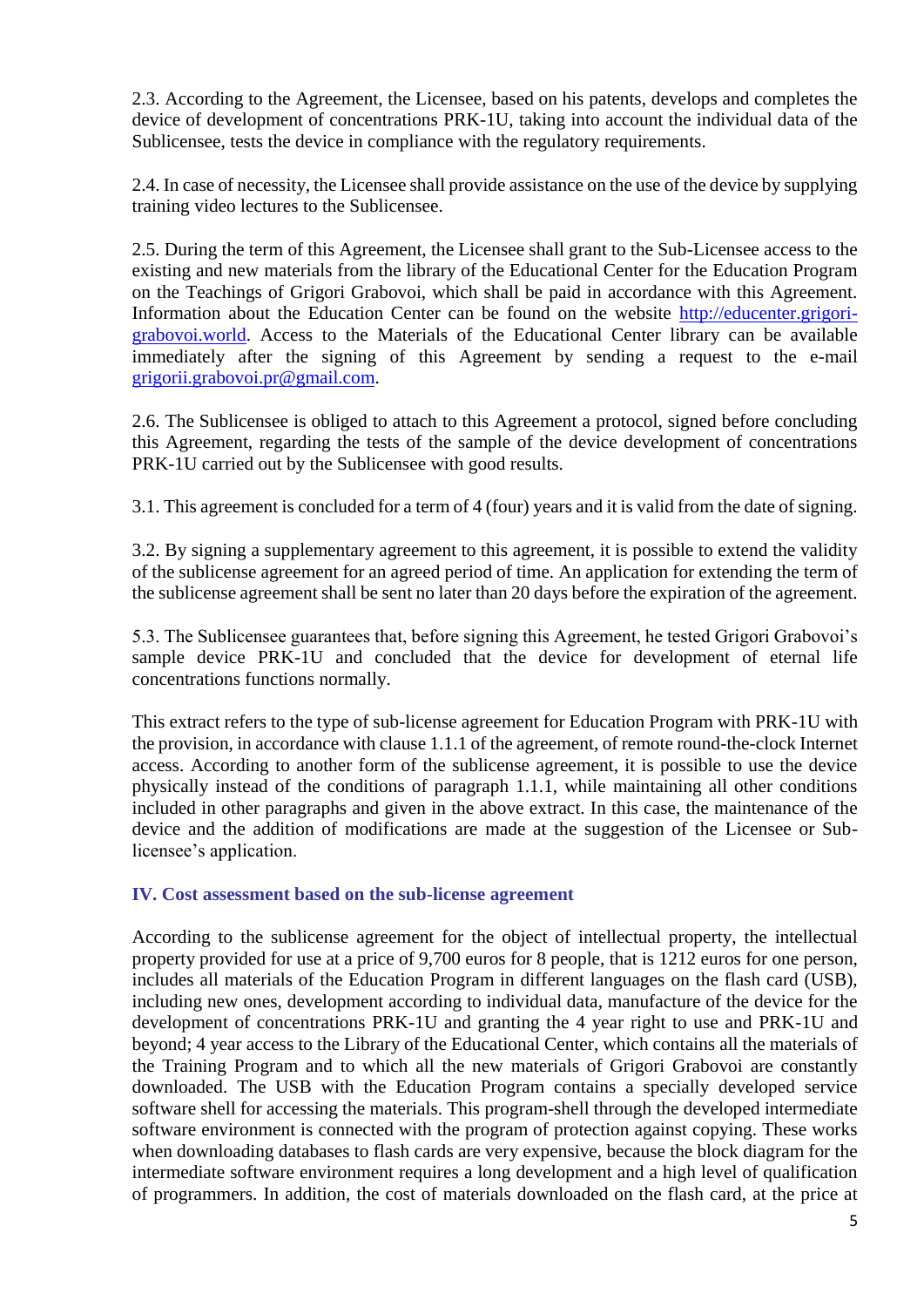which they have been successfully sold for several years at Amazon, in online stores ggrig.com, [www.grigori-grabovoi.center,](http://www.grigori-grabovoi.center/) that is, the real market value of the materials of the Education Program, is 10,280 euros. The access to the Library of the Educational Center for 4 years is estimated at a comparable price. Since based on the sales carried out on the website www.grigorigrabovoi.world there is information that the annual subscription to the Library of the Educational Center costs 2500 euros, the amount of the subscription for 4 years is respectively 10,000 euros. The development according to individual data and manufacturing of PRK-1U contains the cost of labor in terms of physical and mathematical calculation, programming, cost of components, delivery, assembly and other works. Totally, we get a comparable price.

Thus, for a total of 9,700 euros, a package that is several times more expensive is provided, taking into account also the constant updates of the Library of the Educational Center and the possibility to add modifications to the device.

In accordance with the expert approach to the evaluation of intellectual property of B.B. Leontiev the following is established:

Any object of intellectual property should be understood as an independent and integrated in the business system of knowledge. Each property object combines qualities that make it possible to distinguish it not only by type and category, for example, an intellectual property, patent, knowhow, technology transfer, regulated by the articles of the civil code, but also to identify it from the legal position and taking into account the amount of benefits received from it. Any qualitative result of intellectual activity in the sphere of public relations becomes an object of intellectual property, which has at least three groups of criteria: technical (or artistic), legal and economic.

Initially, the property object is characterized by technical quality content, which allows to evaluate it in terms of functional use. These are the basic technical qualities: functional suitability, wear, resource. The suitability of all the works of Grigori Grabovoi is proved by the results of the works, which are formally documented and set out in the three-volume "Practice of Control. The Way of Salvation". There is no wear and tear of the works of Grigori Grabovoi from the point of view of their repeated reading, since there are numerous evidences that after repeated and many time reading of the works of Grigori Grabovoi the technologies set forth in the works are mastered more profoundly, and moreover the material is understood in new ways. This happens in connection with the ideology and practice of ensuring eternal life for all that is embedded in the texts of the works of Grigori Grabovoi, the work with which brings the result of securing eternal life without time restriction. This also proves that the works of Grigori Grabovoi have an endless resource. The suitability of the device for the development of concentrations PRK-1U is established by the following:

1.Physical and mathematical theory, mathematical calculations, the results of experiments, confirmed by a large number of doctors of physical and mathematical and engineering sciences who were members of the editorial board of the journal "Electronic Engineering" and published in this journal:

<https://licenzija8.wordpress.com/science/>

2.Patents for the inventions of Grigori Grabovoi on the basis of which the device was created: <https://licenzija8.wordpress.com/patents/>

3.Video protocols of the device tests with good systemic results, which were conducted by all 128 test participants without exception: [https://pr.grigori-grabovoi.world/index.php/technical](https://pr.grigori-grabovoi.world/index.php/technical-devices/video-testimonials)[devices/video-testimonials](https://pr.grigori-grabovoi.world/index.php/technical-devices/video-testimonials)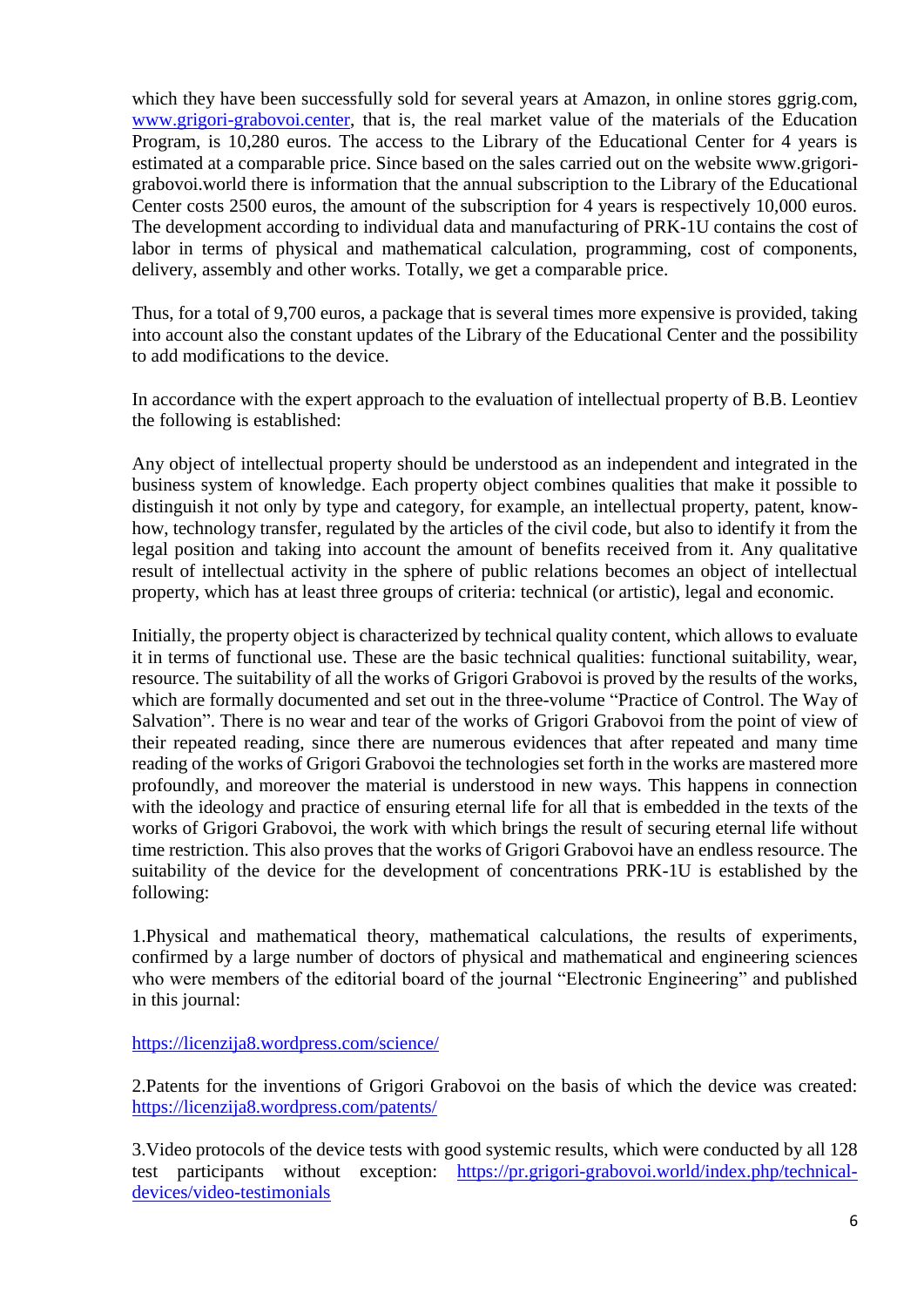4. Signed protocols of successful tests of the device:

<http://pr.grigori-grabovoi.world/index.php/technical-devices/written-testimonials>

5. More than a year period with hundreds of tests and work of the device without negative results, with numerous positive results.

The wear of the device for the development of concentrations PRK-1U in connection with the materials used is insignificant.

The resource of the device for development of concentrations PRK-1U is unlimited in time, since the device develops concentrations based on the current level of development of concentrations during application of the device.

Further, the property object is characterized by space-temporal criteria in the sphere of law and economics. Economic and legal relations are interdependent and it is not appropriate to consider them separately.

In the sphere of right, the space characteristic is the territory of the action, the temporary one is the term of validity, which determine the parameters of the civil turnover of this object of right. The main legal characteristic of the property object is the quality of legal protection, from which the potential for qualitative protection follows. The more quality legal protection is provided, the more effective protection of this property object from dishonest users can be. Protection is laid at the stage of creating the object and is strengthened at the stage of its use. However, it is often necessary to protect from encroachment the most attractive property objects at the creation stage, but more often still at the stage of use. The space-time mode of security and protection is more urgent the higher the quality of the content of the object of ownership is, that is, the more effective is its technical content, which is always primary. Therefore, highly qualified engineers and scientists should work in contact with highly qualified patent experts, patent attorneys and lawyers, to ensure that the high legal quality of protection, which is assigned to this object, corresponds to high technical quality. The legal envelope of the property object, expressed by the modes of security and protection of the object, personifies the idea of justice in it.

As the facts show, Grigori Grabovoi took into account the above data defending his intellectual property.

The works of Grigori Grabovoi are protected by registration in various structures for copyright registration including the Copyright Registration Office of the Library of Congress of USA: TX 7-324-403 dated 06 February 2008, ТХu 1-607-600 of 08 February 2008, TX 7-049-203 of February 12, 2008, TX 6-975-628 of February 13, 2008 (view data on the official site in a network of the Internet: ТХ0006975628/2008-02-13), TXu 1 — 789-751 of 25 July 2011. The address of the official site, the Copyright office of the Library of Congress containing the registration data www.cocatalog.log.gov Address of the Copyright office of the Library of Congress of the United States of America is Library of Congress United States, the Copyright Office, 101 Independence Avenue SE Washington, DC 20559-6000.

The works, devices and activities conducted by Grigori Grabovoi are protected by trademarks:

Of the European Union "GRABOVOI®" with registration number No. 009414673 of February 18, 2011 (filing date September 30, 2010) and the European Union "GRIGORI GRABOVOI®" with registration number No. 009414632 of 18 February 2011 (filing date September 30, 2010). The data about these trademarks are given on the official website of the Office for harmonization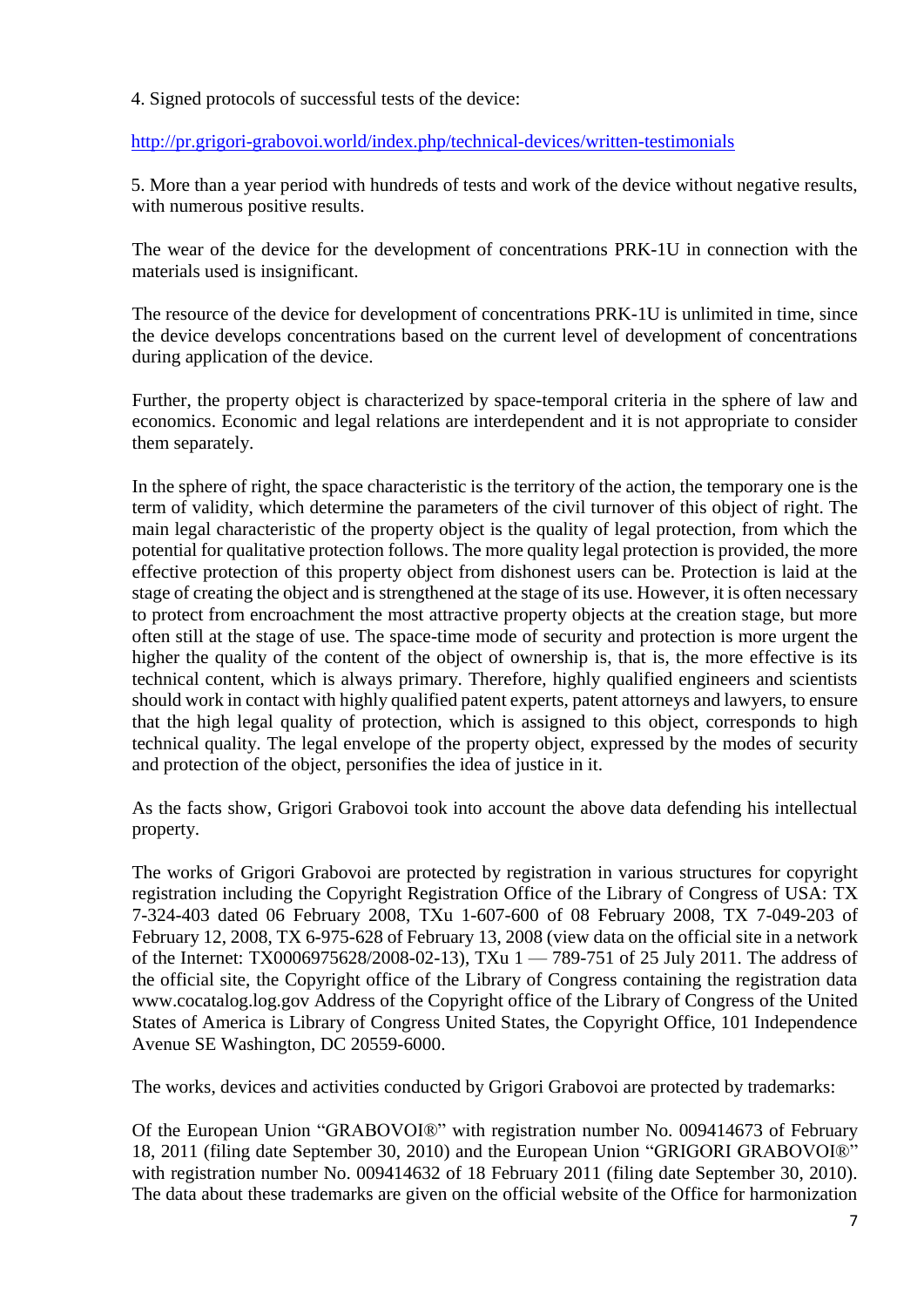in the internal market of the European Union registering the trademarkshttp://oami.europa.eu/ows/rw/pages/index.en.do. Address: Avenida de Europa, 4- 03008 Alicante SPAIN, Telephone+3496 5139100; Email: [information@oami.europa.eu](mailto:information@oami.europa.eu)

Of Australia "GRABOVOI®" with registration number No. 1477713 of July 02, 2012 (the date of filing March 01, 2012) and "GRIGORI GRABOVOI®" with registration number No. 1477714 of July 02, 2012 (the date of filing March 01, 2012). Data about these trademarks are given on the official website of the Bureau of Intellectual property Australia (Intellectual Property Australia):http://www.ipaustralia.gov.au Address: The Canberra Central Office, Ground Floor, Discovery House, 47 Bowes Street, Phillip ACT 2606; e-mail: assist@ipaustralia.gov.au

Of Japan "GRABOVOI®" with registration number No. 1106610 of 14 February 2013 (the date of filing of the application 01.03.2012 year) and "GRIGORI GRABOVOI®" has a registration number No. 1106611 of 14 February 2013 (the date of filing of the application 01.03.2012). Data about these trademarks are given on the official website of the industrial property digital library (IPDL) of the patent offices of Japan http://www.ipdl.inpit.go.jp/homepg\_e.ipdl Japan Patent Office Address: 3-4-3 Kasumigaseki, Chiyoda-ku, Tokyo 100-8915, Japan Email:PA1B00@jpo.go.jp

Of China (the People's Republic of China). "GRABOVOI®" has a registration number № G1106610 of October 01, 2012 (the date of filing of the application 01.03.2012) and "GRIGORI GRABOVOI®" has a registration number No G1106611 of October 01, 2012 (the date of filing of the application 01.03.2012). Data about these trademarks are given on the official website of the State Bureau of Intellectual Property of the People's Republic of China (SIPO)http://sbcx.saic.gov.cn/traide/ Postal code: 100028 Postbox: No.100088 mailbox, 104 branch, Beijing, China E-mail: chinatrademarkdatabase@gmail.com Address: Room 213, No. 14 Shuguangxili, Chaoyang, Beijing, China.

Of the United States of America. «GRABOVOI®» has a registration number No. 4329566 of April 30, 2013 (filing date March 02, 2011) and "GRIGORI GRABOVOI®" has a registration number No. 85255853 of July 19, 2013 (filing date March 02, 2011). Data about these trademarks are given on the official website of the Patent and Trademark office of the United States / United States Patent and Trademark Office registering the trademarks http://www.uspto.gov Address: P.O. Box 1450, Alexandria, VA 22313-1450,Telephone1-800-786-9199; Email:TrademarkAssistanceCenter@uspto.gov

#### **All of inventions of Grigori Grabovoi are protected by valid patents.**

The idea of the real and potential good in any object of intellectual property is embodied by the economic shell, or the sphere of economic relations, in which the object is located. This is its economic space. The temporary regime of economic use of the property object is realized through economic, or more precisely, through the commercial turnover of this object in the market. Here, the property object, as a technical effector (the source of technical effect), turns into the economic effector (the source of the economic effect). The economic effect is, first of all, the additional profit that this property object generates against the background of other assets in a particular business. Of course, the size of profit is also affected by the quality of security and protection of objects from competitors in the market. In addition, the most important economic characteristics are the useful life of the object and commercial potential, which is the maximum at the time of creation of the object. **Commercial potential** is the maximum total profit that can be obtained with the most effective use of the object of right. The most effective user of the rights is the investor of his own funds, seeking to get profit and, as soon as possible, to commercialize the innovation that leads to the general increase in welfare when it enters the free market. Thus, the